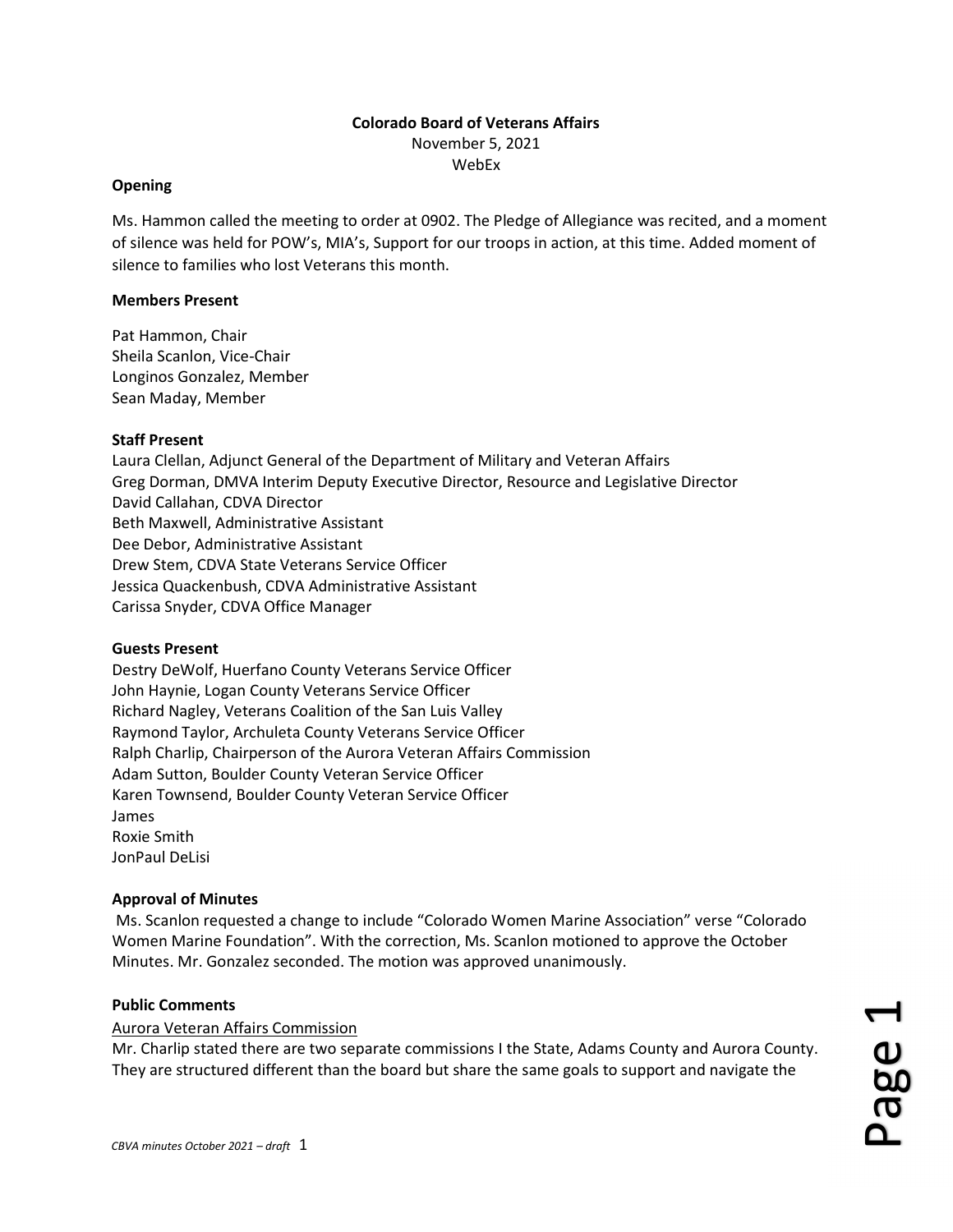veterans in our community. The Aurora Veteran Affairs Commission report to City Council and serve a three-year term, with a possibility to be reappointed.

This year they are working to promote military service with the youth. Along with veteran stand downs and job fairs when able to meet in large groups. The Aurora Veteran Affair Commission are looking for commissioners as they are down three members. Please contact Mr. Charlip if you are interested in downloading an application with a possible interview. Mr. Charlip is thankful to attend the Board meeting and would like to see if it is possible to work with the AVAC in the future.

Ms. Hammon recommended Mr. Charlip to speak with the Aurora Veteran Service Officer, to announce to veterans in the community. Mr. Charlip stated his plans to speak with the Aurora VSO as well as the American Legion and VFW posts.

## Old Business

## Restoration of Honor Act

Mr. Callahan stated this Act will be effective 11 November, Veteran's Day. This Act will allow the Board to enable Board to approve veterans for certain state benefits, by granting them LGBT discharge. The Veteran will file with the VA for Federal and State Benefits. If the Veteran chooses to just file with the Board, the board will consider a veteran's petition to be discharged as an LGBT Veteran. The veteran will have to supply the board with their DD214, a personal affidavit and supplement information to the board. If the board grants the petition, then the veteran will be eligible for certain state benefits, License Plates, burial and internments at Home Lake, tuition assistance, certificates of Graduation and so forth. The DMVA staff will present the board with the applicants information at either a special session or during a board meeting. Mr. Callahan recommended the board to review and vote on the applications during a board meeting for transparency, understanding the veteran's personal identifying information would remain confidential. To do this the board would be reviewing applicate A, Applicate B Applicate C etc.

Mr. Callahan clarified the board will be the Board of Veteran Affairs

Ms. Hammon requested Mr. Callahan to add the applicants to the Board's agenda as needed. Ms. Hammon requested the applicants to be numbered with the year they apply i.e., applicate 2021-1, applicate 2021-2, applicant 2021-3 etc. This would allow for each applicate to have a name associated with a number for a blind review process.

Ms. Hammon agreed transparency would be better through public board meetings.

Mr. Callahan would like to post this information through an announcement through veteran service organizations, press release, all the CVSOs, UVC, community partners and through the Adams and Aurora Veteran Affairs Commission, per the request of Mr. Charlip. Ms. Hammon requested each organization to continue spreading the information out through their distribution list.

Mr. Gonzalez requested to ensure there is a notation on the Act to be "following federal guidance. "This is to clarify this is a federal regulation. Mr. Callahan stated this is a part of "Don't ask don't Tell," which is at its tenth anniversary.

Mr. Callahan clarified this Act is not to change DD214s at a federal level, this is at a state level to allow the board to review the packets and determine if the veteran is LGBT discharged or not. This is a state item that will possibly allow a veteran to receive state benefits they do not qualify for previously. Ms. Scanlon questioned the paperwork required for the applicate such as the reenlist code and what program they were discharged. Mr. Callahan confirmed the personal affidavit to help with extenuating circumstances for the discharge. Mr. Gonzalez stated this sounds different from last month's discussion The board to review the packets and determine if the vecerari's EODT discharged of not. This is a state<br>tiem that will possibly allow a veteran to receive state benefits they do not qualify for previously.<br>Ms. Scanlon ques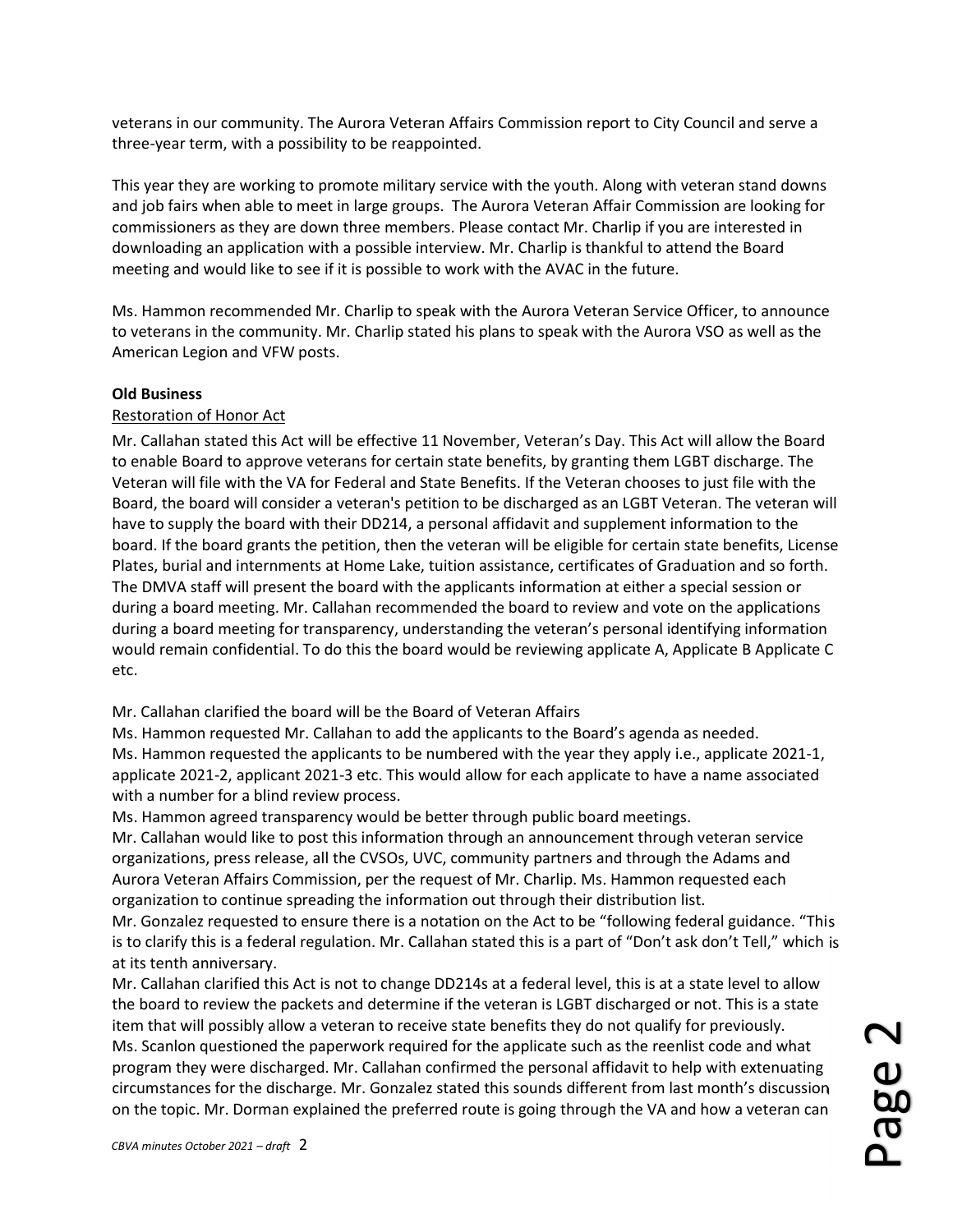go through the process just with the state and avoid the VA. Mr. Dorman recommended the board to include a question on the application of "Did attempt to go through to the VA process? If so what was the outcome?" The board will need to review what this is or isn't so there is transparency.

Ms. Hammon and Mr. Dorman confirmed the preference is for the veteran to go through the VA. And then go through the board if they, the veteran, are denied or if they prefer going through the Board for the LBGT discharge and not through the VA.

#### New Member Update

Mr. Dorman spoke with Board and commission department regarding the additions to the board. The delay could be due to the bandwidth of the board and commission department.

#### Annual Board Training / Retreat

Ms. Hammon will schedule in a few months in hope of a new board member as well as including the new state employees.

#### New Business

## Grants

Mr. Callahan reported DMVA is in the process of interviewing for the grants position and hopes to selection early next week, in the interim Ms. Snyder will be helping with grants. Ms. Snyder reported on the application for the Veteran Trust Fund Application and Instructions for 2022-2023 were updated by Ms. Hoagland before her departure. The only changes were updating the dates on the application from 2021-2022 to 2022-2023. There are not any changes to the Federal changes such as, CFR200 or the Uniform Grant Guidance.

 Ms. Hammon asked for the deadline Ms. Snyder stated application cycle starts 1 December needs to be published on the website on 1 December, due to this deadline the Board reviews the application to be published at the November Board meeting. Ms. Hammon asked when the applications are in by, Ms. Snyder replied applications have a hard deadline of 1 March as this is an electronic submission and electronic time stamp.

Ms. Snyder stated the Webinars have been helpful in the past and would like to schedule the webinars for this year as well, starting in December through February. Ms. Hoagland has made the grants office available to advise on grant applications, Ms. Snyder would like to continue this practice and phone number will be continued. Ms. Hammon stated there has been some changes due to COVID in the grants program and is waiting changes with the Grants program. Ms. Snyder agreed there has been turnover.

Ms. Hammon asked about broadband issues for applicant in rural areas. Ms. Snyder recited the electronic submission began in the 2020-2021 grant year. This being said the grants program has not experienced broadband with the one test year, if there is a situation that arises then adjustments would be considered. Ms. Snyder stated some applicate would need to separate attachments and not submit the full package at one time. The primary questions the grant program receives are content based questions such as "demonstration of need." Ms. Hammon stated her major concern for the rural areas and less technical savvy applicants. Ms. Snyder agreed it should be noted on the website to call the experienced broadband with the one test year, if there is a situation that arises then adjustments would<br>be considered. Ms. Snyder stated some applicate would need to separate attachments and not submit<br>the full package at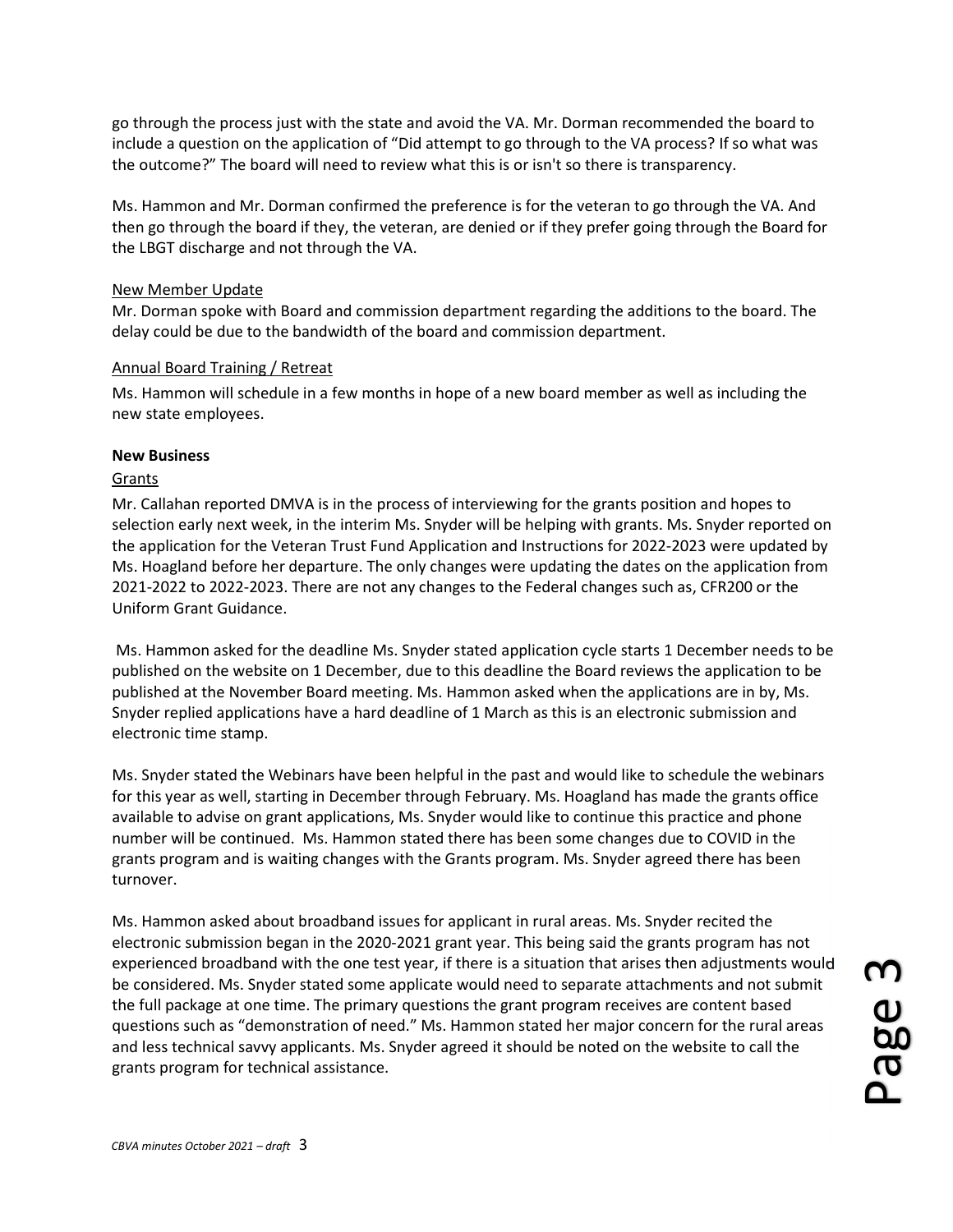Ms. Scanlon commented that some of questions on the grants application are complicated and redundant. Ms. Scanlon presented a possible solution of reducing the redundancies of question such as "How many veterans are in the area? How many veterans receive duplicate services?" To a simple fill in the blank Question. Ms. Hammon agreed and suggested "Provide the number of veterans and unduplicated veteran" Ms. Scanlon pointed out a third number question of "how many duplicate veterans do you plan to serve?" Ms. Scanlon suggested just having the numbers in one area without the sentences and Ms. Hammon agreed as long as a data source was sited. Ms. Hammon resolved question 2, 5, and 9 to be changed to a plotter where numbers are filled in with an area for the applicate to insert their data source. Mr. Gonzalez agreed the data source, in a sentence, is needed for clear understanding of the application. Ms. Scanlon questioned which data sources would be used, such as the organization? Ms. Snyder confirmed the data would come from the organization's collected data; however, a new organization will not have historical data to use.

Mr. Gonzalez asked for a definition of a duplicated and unduplicated veteran. Ms. Snyder defined a duplicated veteran to be a veteran who received the services more than once in a fiscal year. Ms. Snyder further explained it is to capture the "repeat customers" verses original customers.

Ms. Hammon requested Ms. Snyder to combine the three questions into boxes and room for a really good data source to be reviewed by board via email, upon its completion. Ms. Snyder agreed fewer questions would be less intimidating for the applicants. Ms. Scanlon agreed this is a response to concerns voiced by the veterans.

Mr. Maday is looking forward to reviewing and watching the grants process. Ms. Snyder invited Mr. Maday to review any and all Webinars to understand the questions and concerns of the grantees. Ms. Hammon ask for the information to be shared with our organizations of the application being published on 1 December.

#### Reports

Brigadier General Laura Clellan updated the Board on the approval of a Women Veteran Service Officer in the 2022 State Budget, plan to hire for this position in the summer of 2022. DMVA has requested a pay raise for the State Veteran Service Officers to bring them up to equality with the County Veteran Service Officers. Mr. Dorman and the Governor are working to get the 7<sup>th</sup> board member on board.

Mr. Dorman state the Department is filling positions and has been in several interviews this weeks. The budget has been released which has been the current focus. Mr. Dorman has a temporary Legislative Liaison (LL) to attend sessions when Mr. Dorman is not able to attend. There is a meeting on 19 November for the Capital Building Advisory Committee. This committee will be discussing the Civil War Monument new location, hopefully at Joint Force Head Quarters. This would be a win-win as the statue is a monument for the Nation Guard members who fought in the Civil War as well as providing a space for a new memorial the legation would like to create and place in the previous area.

 Ms. Hammon asked for clarification of the meeting, "If the meeting was just to move the statue to Head Quarters?" Mr. Dorman stated he did not review the entire agenda, but stated DMVA was attending to discuss the statue. be added to the department's budget or would it be possible to fundraise for the statue to Head Quarters?" Mr. Dorman stated he did not review the entire agenda, but stated DMVA was attending to discuss the statue.<br>Ms. Sca

Ms. Scanlon asked who would be paying for the move of the statue. Mr. Dorman responded determining the scale of cost to move the statue will be discussed as well as determining this cost could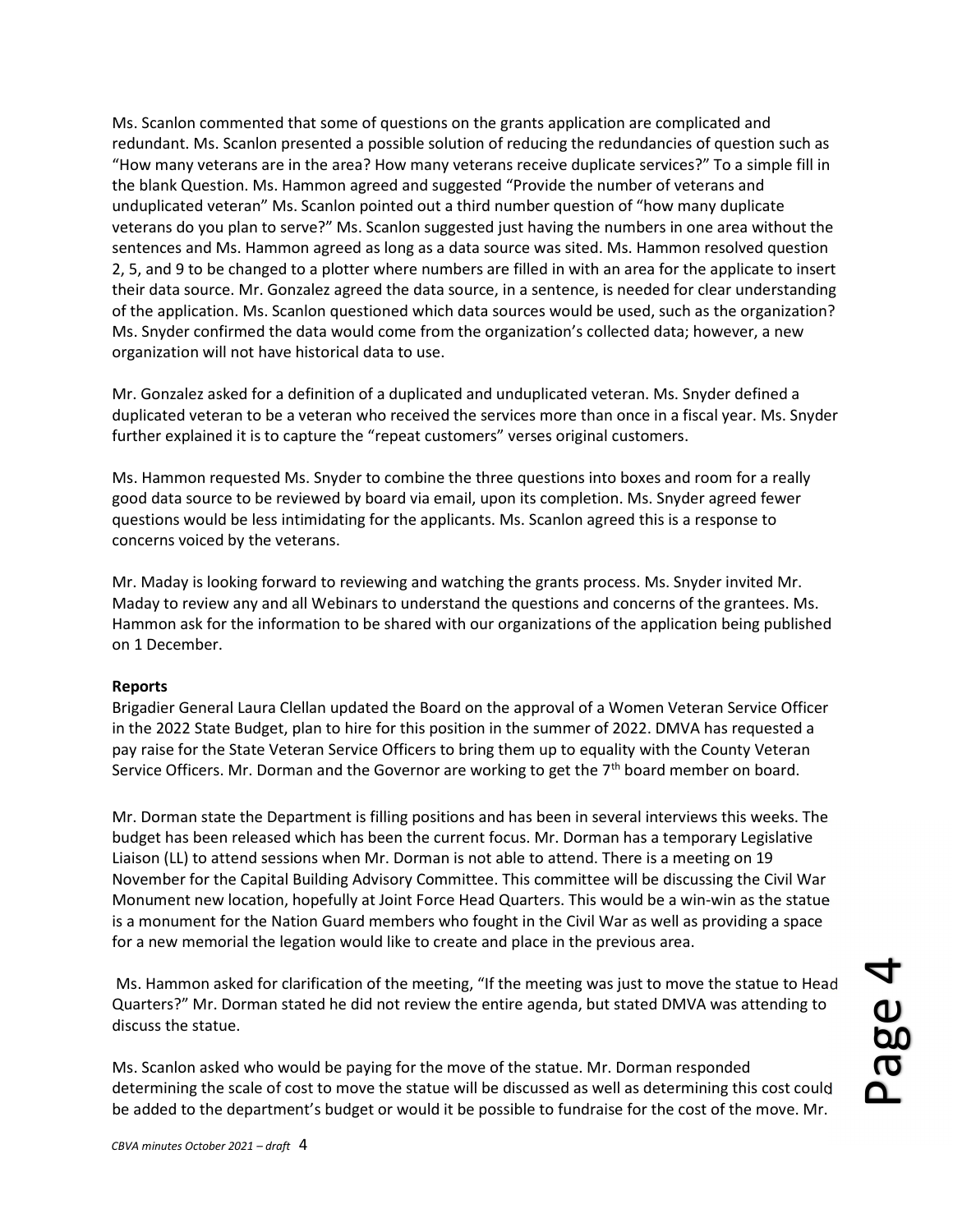Dorman stated there are pending questions of the restoration and risk management being in the risk management portfolio, since this is an insurance type of event.

Ms. Hammon asked when the JBC hearing on the budget will take place and would the department like the board to assist or to attend. Mr. Dorman replied the staff briefing will be 2 December at 1:00 pm, Mr. Dorman will view it remotely. The Hearing will be on 14 December at 9:00 am, Mr. Doman will advise the Board once a preference has been made from The Adjunct General.

Ms. Scanlon asked how Mr. Dorman is able to show support from the UVC for the VSOs and the Veteran Woman Coordinator. Mr. Dorman replied this can be done through multiple ways, a letter to the committee, speaking with senators, or through the UVC speaking of the importance of this compensation increase to the JBC, as this is stakeholder driven. The Board can support by drafting a letter. Ms. Hammon stated the Board will draft a letter to be sent after the staff hearing on 2 December to be send out when it is appropriate. Ms. Hammon stated she would like to attend as the Women Veteran Coordinator position is of interested to her and other on the Board. Ms. Hammon asked Mr. Dorman to brief the General that some of the Board member would like to be present at the hearing, if possible.

Mr. Callahan the Division is moving forward with the reorganization. Recently Hired Eric Moncibias the Field Service Office VSO for Pueblo and Drew Stem the Field Service Office VSO for Aurora started on 1 November and to be accredited within 90 days, January 2022. Selected Kristy Cunningham Field Service Office VSO for Durango who will come onboard on 15 November. The Appeals Specialist position closes today will review the applicate list and have interviews in the coming weeks.

Ms. Hammon requested clarification of the titles given to the State Veteran Service Officers as Field Represent ivies or Filed Service Officer or Field Veteran Service Officers or Regional Veteran Service officer or State Veteran Service Officer? Mr. Callahan stated a VSO is a VSO they can be called a State VSO they will be working in one of the five regional offices. Clarifying further there will be a State VSO in a Field Service Office, to expand assistance to the rural communities.

Ms. Hammon requested a review of the current State Field Offices and their counties. A map of Colorado was displayed with the 64 counties divided into five regions with the GDX number of Veterans in each county in the VA system as of 2019. The Gold Stars represent accredited VSOs and the Blue stars represent the Field Service Offices.

Greeley - The North East Region will be operating out of the Windsor Readiness Center through a partnership with the National Guard. This center is approximately 15 minute drive northwest of Greeley. DVA will have use of the space for a year, while we look for a permanent location. Aurora – The Denver Mero Area. Pueblo – South East region. Durango – South West region. Grand Junction – North West region.

Ms. Hammon confirmed there is permeant space for the VSOs in the other locations. Mr. Callahan confirmed the Greeley location is for a year, while the VSO establishes the area. The Aurora VSO is located at the VA Hospital. The Pueblo VSO will be in a county facility, at no charge the Durango VSO is a nominal lease with the Volunteers of America in the Commons and the Grand Junction VSO will continue to be at the WROS. Mr. Callahan reminded the Board the division was paying \$56,000 annually on the Ms. Hammon confirmed there is permeant space for the VSOs in the other locations. Mr. Callahan<br>confirmed the Greeley location is for a year, while the VSO establishes the area. The Aurora VSO is<br>located at the VA Hospital.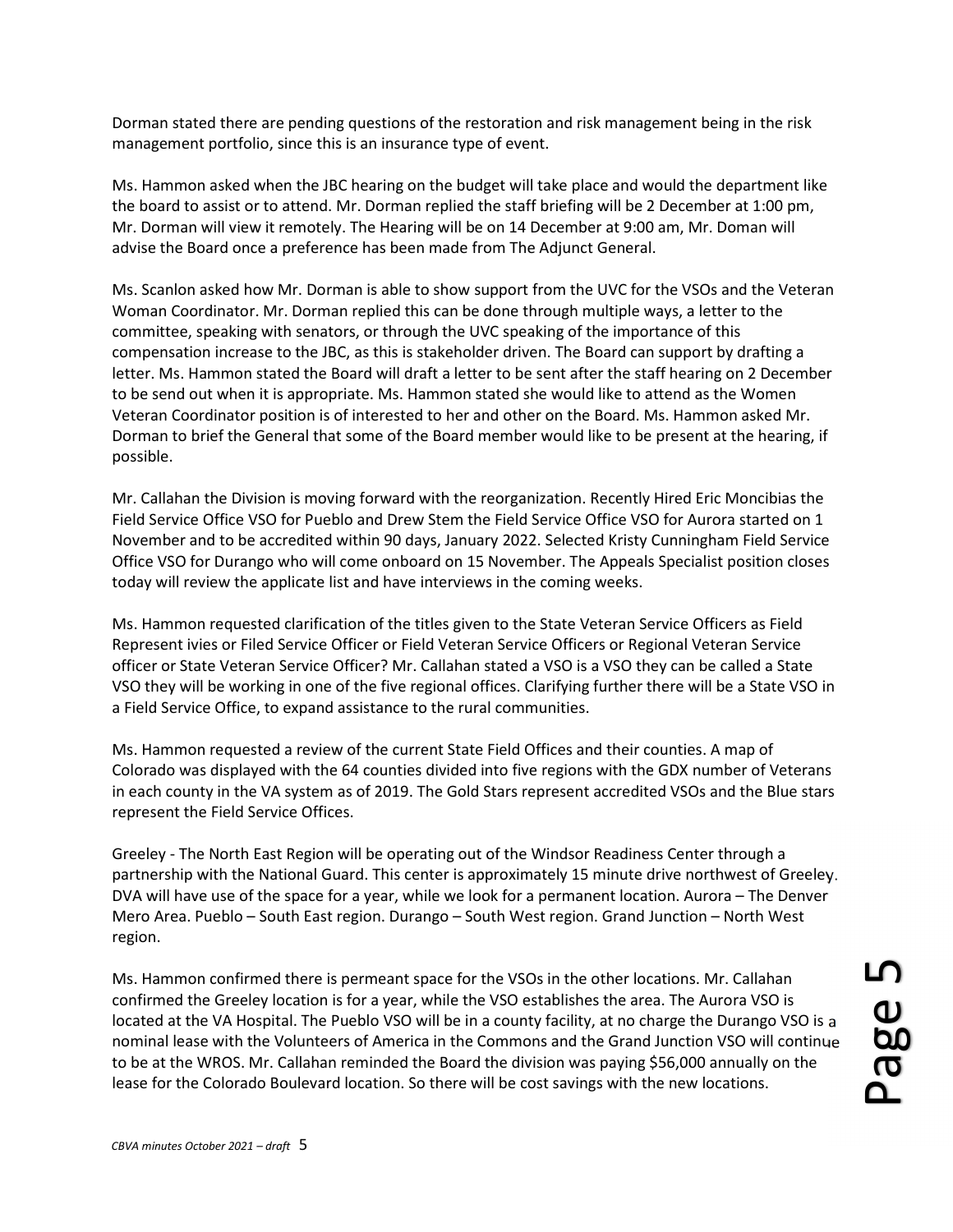Mr. Charlip would like to understand the differences of the County Veteran Service officer and the Regional Veteran Service Officer. Mr. Callahan stated the State Veteran Service Officers will collaborate with the County Veteran Service Officers in their Region. The State Veteran Service officers will continue in the training to the Veteran service Offices as per the CRS, assist with the accreditation of the county service Officers. They will also take claims and assist when they need to. Thus leading to 50% of Training/Outreach and 50% of working claims. The State VSOs are community member who live in the area and can assist the countries with resources specific to the region.

Mr. Callahan stated this is draft four or five of the regional divisions. The regions are divided by terrain, mountain passes and relationship through the counties. Through the years the regions can change as needed to assist our counties.

Ms. Hammon requested Mr. Callahan to invite the new VSOs to the December Board Meeting. Mr. Callahan stated Mr. Stem was in attendance and asked for Mr. Stem to introduce himself.

Ms. Scanlon stated this is a great map to have and requested the map to be sent to all the board members, bearing in mind the number of veterans on the map are only the number of veterans registered with the VA. Mr. Taylor requested the map to be sent to the County VSOs.

Mr. Callahan presented a color coded chart of the field office, contact information for the VSO and counties in the field office region. Used as another tracker for the Division. Ms. Snyder reported this tracker is already out of date, as of yesterday, as Alamosa just hire a new VSO.

- Blue for accredited and non-accredited VSOs
- Green Accredited
- Amber Non Accredited
- Red Vacant

Ms. Hammon requested this chart to be sent out. Mr. Callahan agreed and stated this tracker will be updated monthly.

Ms. Hammon Requested a report on the Cemetery and One Source. Mr. Callahan replied the Cemetery hired a .5 FTE to assist with the Admin of the cemetery and to work on the stipend. Mr. Dominic E was working at both the Cemetery and oversight of the stipend. He is now working at the Cemetery managing the program, working through the Act to receive the funds and making payments through accounting. This stipend is up to \$75 for an honor guard to attend a funeral. If there is a second or supplicant service is up to the division to decide the amount received. This would also cover mileage an per diem to the honor guard. The Act is for \$20,000 or 266.6 services. Some Honor guard can attend upwards of a six services in a day. Due to this, we will offer \$75 for the first service and up to \$50 for a second and \$25 for a third Honor Guard Service for a maximum of \$150. To allow for Honor Guards to receive the funds as some Honor Guards attend six to eight services while others attend one service in a day. This is will be socialized to determine how the Act will play out.

Ms. Hammon requested how Mr. E is working Temporary at .5 FTE how will this work for this program? Mr. Callahan stated Mr. E is .5 FT for nine months state temporary. The position is allow .3 FTE through the Act, Mr. Callahan is working with a friend in budget and found a .2 for Mr. E with the long term of bring this position to a 1 FTE plus other items at the Cemetery. Ms. Hammon requested how Mr. E is working Temporary at .5 FTE how will this work for this program?<br>Mr. Callahan stated Mr. E is .5 FT for nine months state temporary. The position is allow .3 FTE through<br>the Act, Mr. Calla

Ms. Hammon Requested a regular report on this stipend to be in old business on the future meeting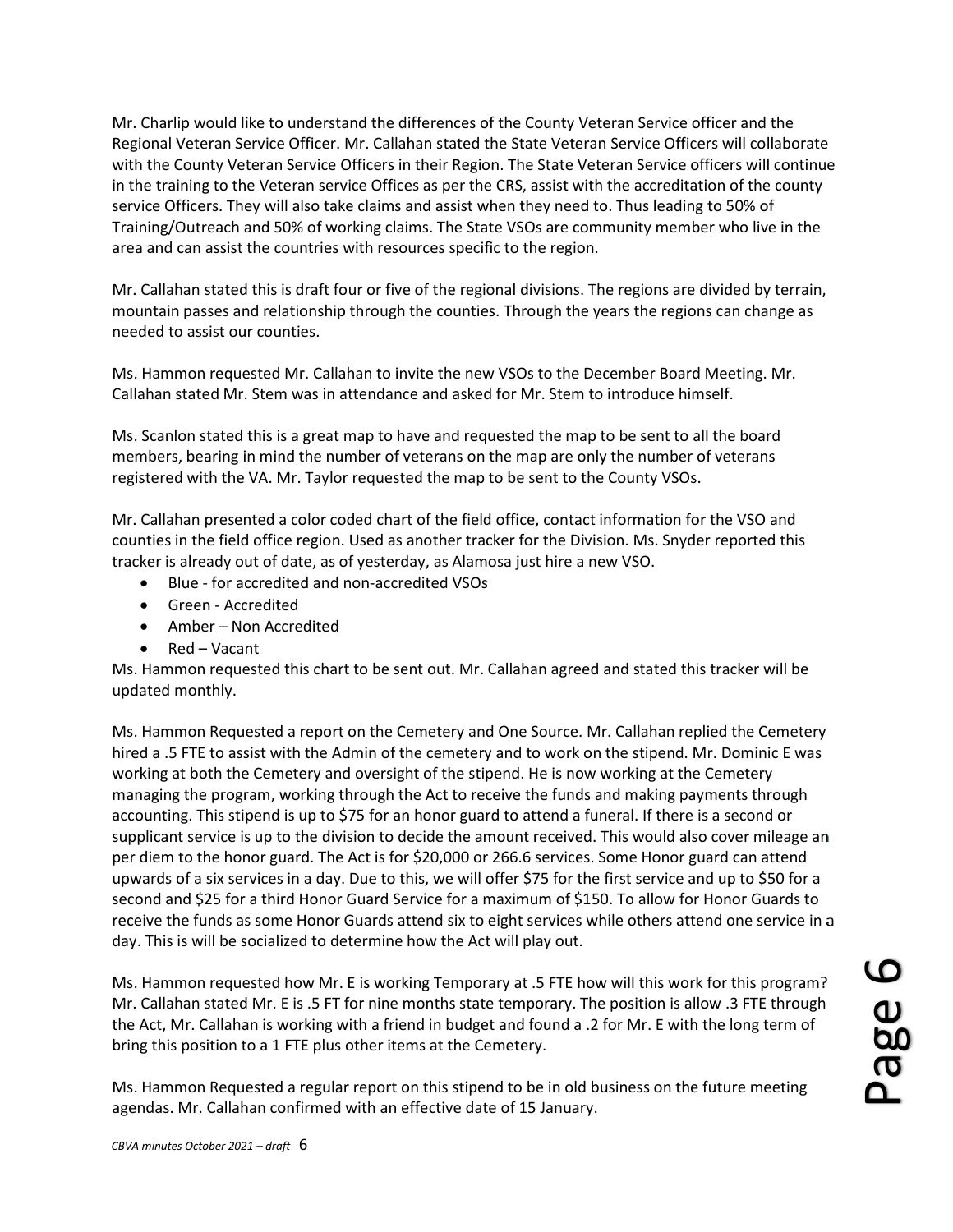Mr. Callahan reported the Western Region One Source, has a vacancy for the DEERs operator. The current number of applicants from the Human Resource office showed 17 applicants. There was a discrepancy of the testing so it was opened for a final time last week to be complete this weekend. DVA should be given the names of the top six candidates to be interviewed. It will take about a month to fill this position.

Ms. Hammon asked if hiring a temp would be effected due to the backlog. Mr. Callahan confirmed the discussion of hiring a temporary employee resulted in not being a good use of the department's energy as some of the candidate already possess the clearance required for the position. Mr. Callahan is also working with the Army side to help with training. This training will have the new DEERs Operator train at Join Force Head Quarters then return to Grand Junction to reduce the learning curve.

Ms. Hammon reported on the United Veteran Council, appointed Bob Mc Glocklen, from Mt. Carmel, as the first Vice President as the UVC to see about enlarging the scope of the UVC to State wide with Vice Presidents in different regions. UVC is mostly Legislative work for Colorado veterans and spreading the word about resources for veterans. Admiral Young met with Mr. Callahan and the TAG. Admiral Young stated "it was a very nice meeting". The UVC is collecting information on resources and outreach for their website. New member are on the Federal Level and the banquet committee. The federal level submits letters to the Federal legislations. The banquet committee works on banquets as the primary fundraisers for the UVC. The Award banquets are separate.

Ms. Scanlon, would like to think the Adjunct General and Legislative Liaison for adding the Women Veteran Coordinator to the budgets. Than you Mr. Callahan for your update on the reorganization. Ms. Scanlon asked Mr. Callahan where the location of his office is and if he received a nice office with the new position. Mr. Callahan confirmed he is located at Join Force Head Quarters in the same location.

Ms. Scanlon stated the Women Marin Association is working on the Marine birthday 10 November there will be a celebration tomorrow at 13:45 at the Marine Memorial. The Key note Speaker will be Staff Sargent Major Warner. The Women Marine Association will have Breakfast at Buckley they are not sure what the breakfast will look like this year on 8 December. The Association has depleted their grant monies for this year and will be using donations to assist Veterans for the remainder of this year. Ms. Scanlon was the key note speaker, in uniform, at the Young Marines Ball. The uniform for the female marines will be changing to same uniform the males wear. Ms. Scanlon is authorized to wear the old uniform but would like to have a updated uniform as well.

Mr. Gonzalez did attend a Mt. Carmel Veteran Appreciation and fundraiser on 23 October. On 28 October Mr. Gonzalez attended the Rodeo Or Bust Foundation social. They fundraise monies to be returned to organizations within the community i.e. non-profits or military bases in El Paso County. El Paso County Commissioners approved a Veterans Day Proclamation on 2 November. Will attend the Colorado Springs Veteran Day Ceremony on 11 November at Memorial Park. Mr. Gonzalez will attend the Veteran's Day Parade and Reception on 6 November in Colorado Springs. Mr. Gonzalez will attend the Hoe down for Hero's on 5 November fundraiser for local veterans. The keynote speaker will be a Sargent major.

Mr. Maday presented to the Secretary of Defense, executive fellows cohorts on 20 October. This is a corporate fellowship for 04 and 05s from all branches who spend one year in a cooperate fellowship. The 16 service members will learning from the industries and how that will transition back to the the Veteran's Day Parade and Reception on 6 November in Colorado Springs. Mr. Gonzalez will attend<br>the Hoe down for Hero's on 5 November fundraiser for local veterans. The keynote speaker will be a<br>Sargent major.<br>Mr. Maday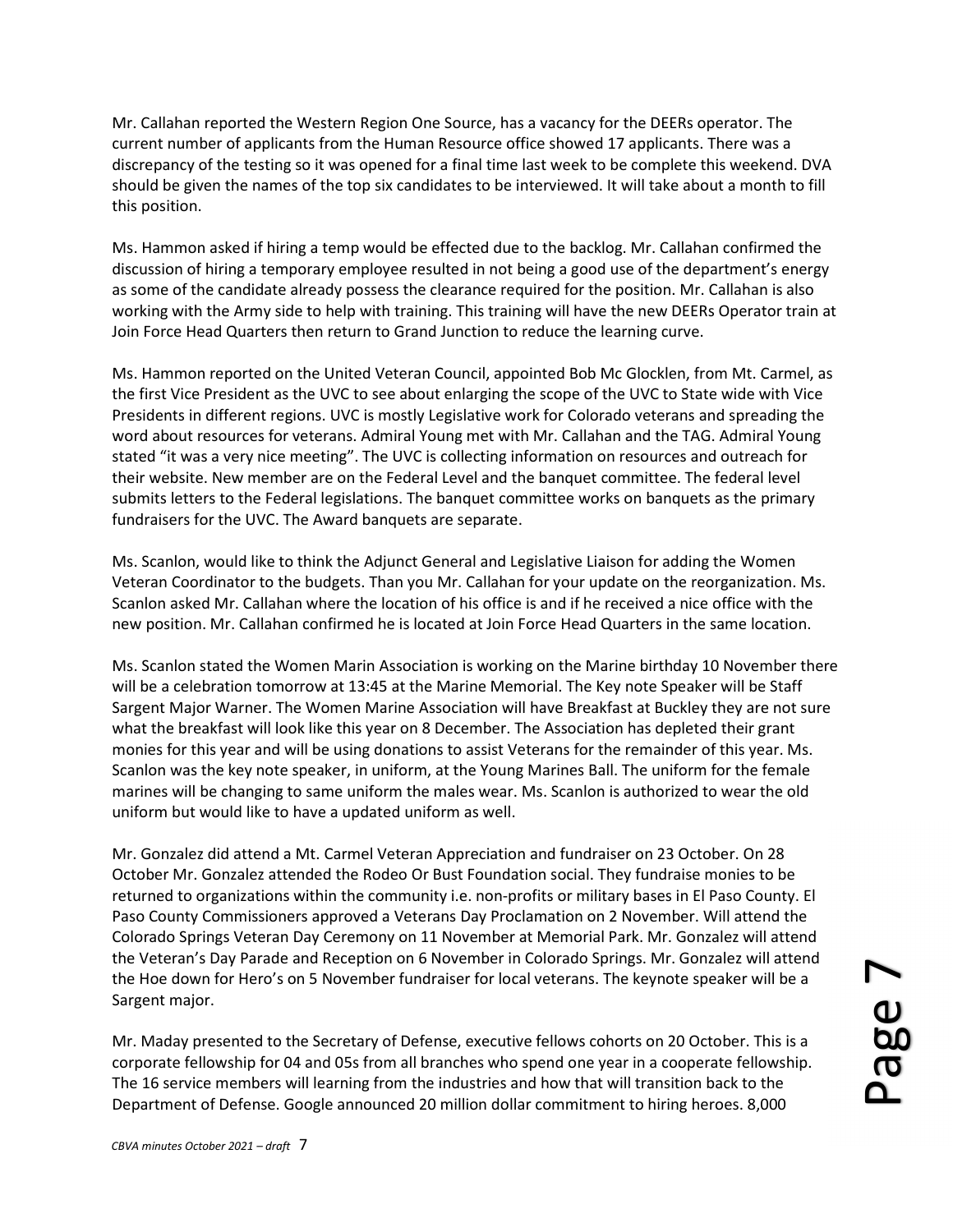veteran, service members and their spouses in the career forward initiative to learn skills necessary for high demand careers in the tech industry.

Ms. Hammon requested a flyer for the program to be sent to the VSO. Mr. Maday agreed to send out the blog post with the details.

Ms. Hammon briefed the Eagle County Commissioners will present a resolution on Tuesday, 9 November, thanking the Eagle county employees who are veterans. There will be eight employees who will receive a certificate. Veterans Week the Commissioners and VFW Post has presented to the schools, this year half will be virtual and the other half will be in person. The Virtual programs are filmed by the Eagle County High School Students, after the presentation the filmed interviews are sent to the library of Congress. Eagle County has their annual Freedom Park on Veterans Day, 11 November at 16:00. The keynote speaker will be a retired Female Colonel. The One Source Advisory comity will be held this month. Eagle County will be doing Trauma healing yoga healing waters is getting ready with their flytying programs. Home Depot have a program to assist veterans with repairs on their homes.

## Remarks

Ms. Hammon stated December is traditionally a bad weather month coupled with the rise in COVID hospital rates, she requested to hold a virtual board meeting in December. Ms. Hammon also requested to get the community vaccinated along with the children as their have now been approved for the vaccine. She also requested the audience and their friends to get vaccinated, to wear a mask, wash hand and social distance.

Mr. Gonzalez confirmed there is a surge in his county however it seems the rise in deaths and hospitalities are for the populations who are 50-60-70. Mr. Gonzalez requested to concert the effort for the older populations.

Ms. Hammon confirmed the rates hospitalization rates are on the rise, however the data is showing most of the population in the hospital are unvaccinated. Ms. Hammon stress having children and adults should receive the vaccination.

Ms. Scanlon stated her daughter had the J&J, she was able to receive a booster shot as it is not a challenge to receive the shot.

 Ms. Scanlon agreed to have a virtual meeting on 3 December but would like to meet at the VA hospital on 7 January.

Ms. Hammon remarked the VA Hospitals have a few rooms large enough for a socially desistance board meeting however the rooms are currently being used for vaccine clinics. The exception is in Glendale, the Visons,. Another place to meet would be at the VARO, as the board would have an opportunity to visit the two suites the board approved the VARO meeting unanimously. Ms. Hammon asked Ms. Snyder to secure a space for the January board meeting.

Ms. Scalon requested the location of the VARO. Ms. Hammon stated it is located at the VA Regional Office, 155 Van Gordon St, Lakewood.

Ms. Hammon remarked we have been very low staffed due to vacancies and the few staff we has is working extraordinary hard with extraordinary hours. Ms. Hammon stated Mr. Poteet is interviewing for to secure a space for the January board meeting.<br>
Ms. Scalon requested the location of the VARO. Ms. Hammon stated it is located at the VA Regional<br>
Office, 155 Van Gordon St, Lakewood.<br>
Ms. Hammon remarked we have been ve